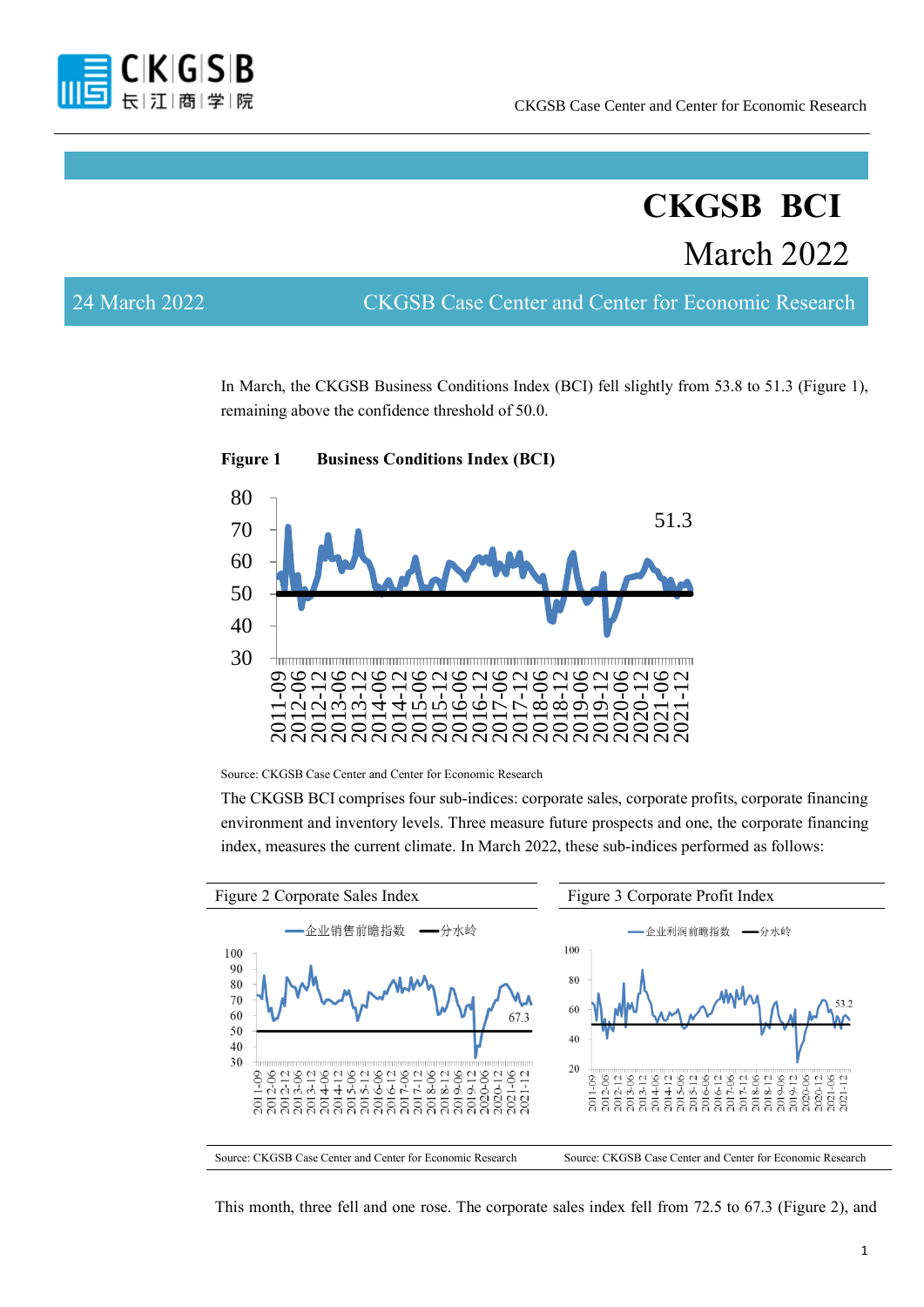

the corporate profit index fell somewhat from 55.2 to 53.2 (Figure 3).



Source: CKGSB Case Center and Center for Economic Research Source: CKGSB Case Center and Center for Economic Research

Corporate financing prospects continued to bounce back, with the index down from 51.4 to 46.2 this month (Figure 4), below the 50.0 confidence threshold. Its recent rise above 50.0 lasted just one month. The inventory index improved again, rising from 38.0 to 41.9 this month (Figure 5). In terms of these two indices, our sample companies have given a persistently negative outlook since our survey began in 2012.

Aside from the main BCI, we also forecast costs, prices, investment and recruitment demand over the next six months. We begin with costs:



Source: CKGSB Case Center and Center for Economic Research Source: CKGSB Case Center and Center for Economic Research

The CKGSB BCI labor cost forecast fell from 83.5 to 80.5. The overall costs forecast also fell slightly, from 86.1 to 85.6. See Figures 6 and 7 for more.

Turning to prices, the consumer price forecast fell somewhat, from 55.2 to 53.9 (Figure 8) while the producer price index moved will above the confidence threshold, from 50.5 last month to 54.5 (Figure 9.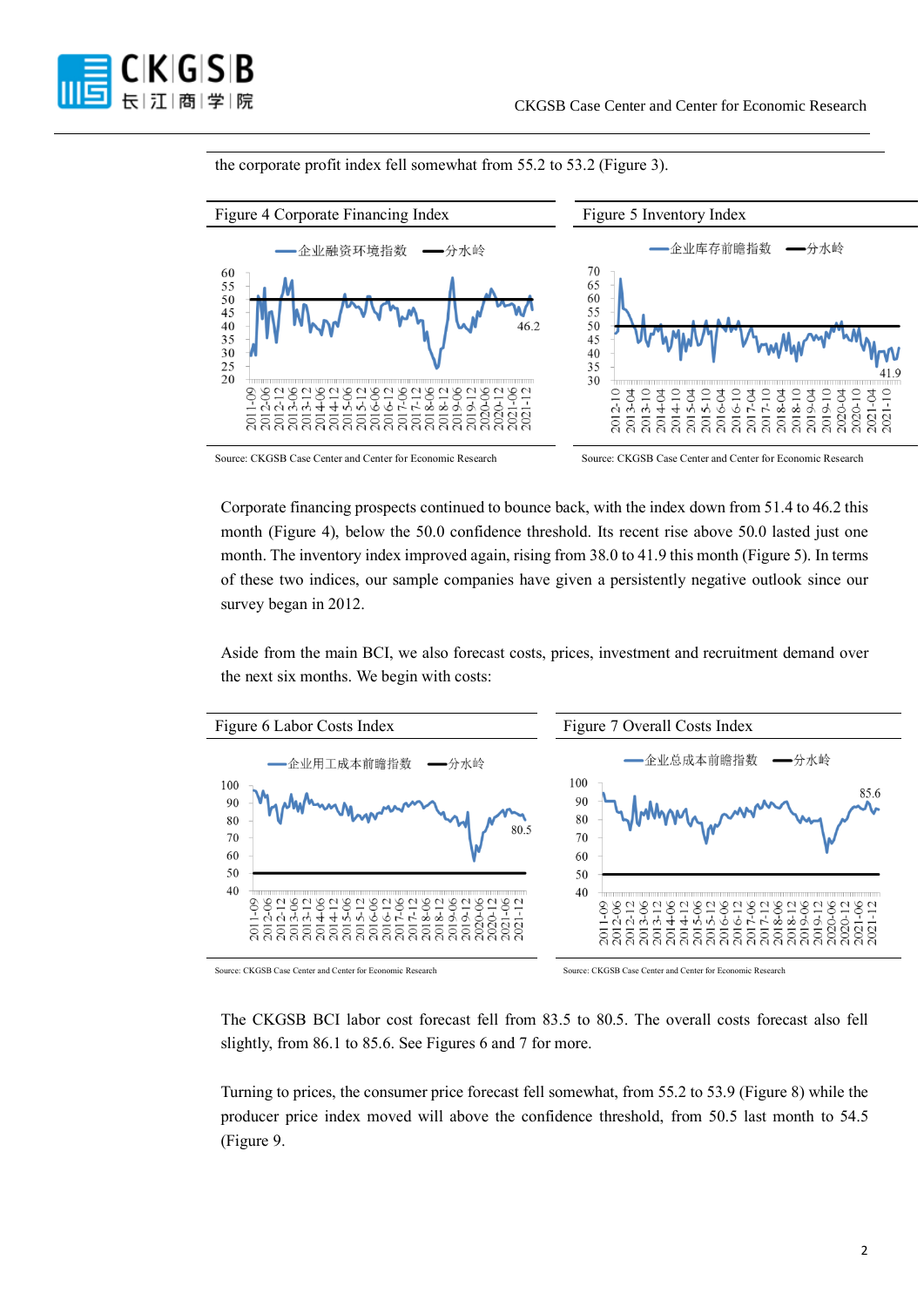



Source: CKGSB Case Center and Center for Economic Research Source: CKGSB Case Center and Center for Economic Research

We now turn to investment and recruitment. These indices have been consistently at the more confident end of the scale since the BCI began. In recent months, both have trended downwards, especially recruitment. Both indices fell this month, with confidence in investment prospects dropping to 62.6, from last month's 71.1 (Figure 10), and the recruitment score on 66.2, down from last month's 70.9 (Figure 11).



Source: CKGSB Case Center and Center for Economic Research Source: CKGSB Case Center and Center for Economic Research

Finally, we include an index recording our sample's relative strength in the marketplace. Figure 12 shows surveyed companies' self-reported competitiveness compared with peers. As our sample mostly comprises of excellent private firms headed by CKGSB alumni, their competitiveness is higher than average (50 points) in their respective industries. This suggests that Chinese industry as a whole is facing a harder time in the near future than the BCI cohort.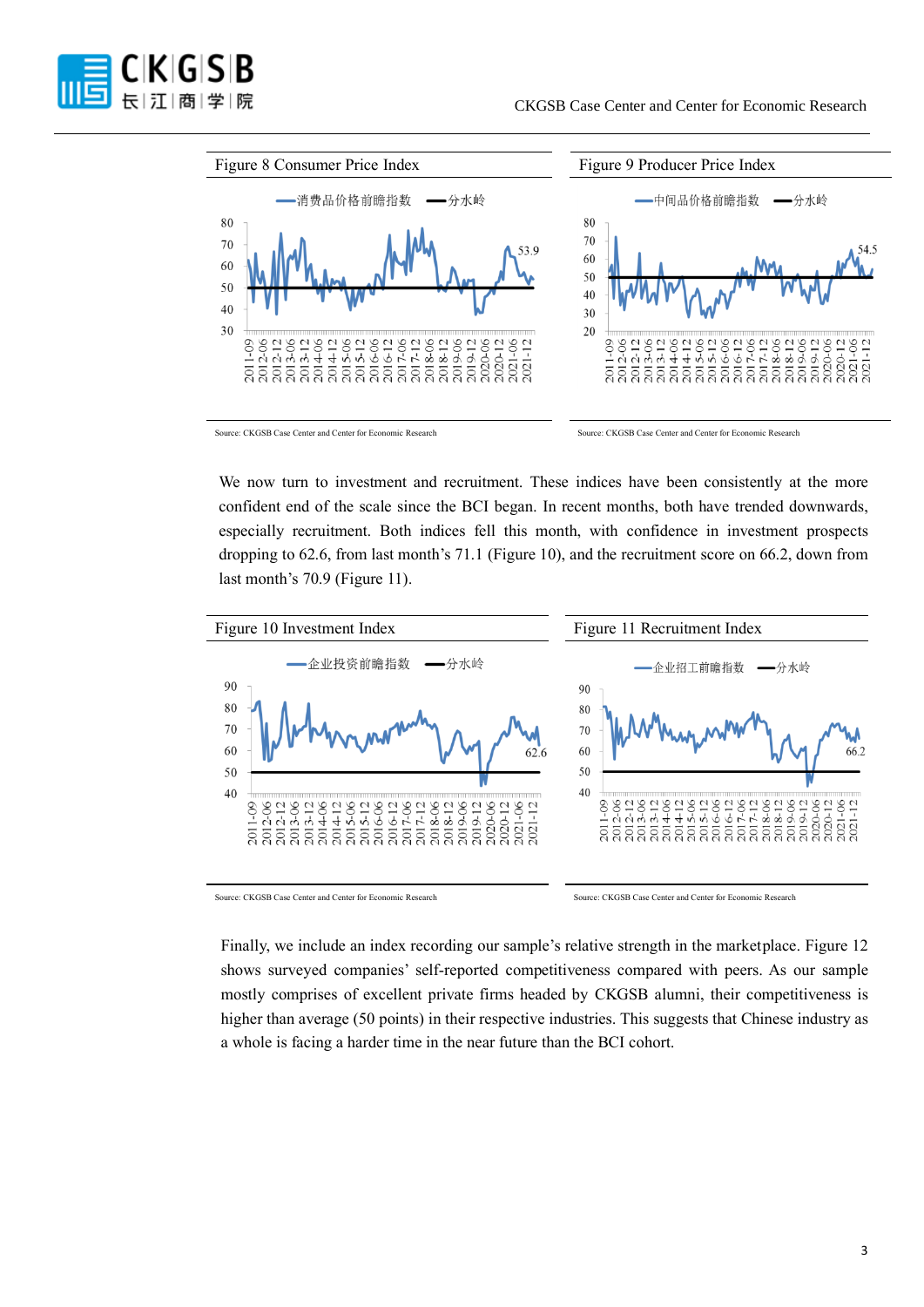

#### Figure 12 Industry Competitiveness



Source: CKGSB Case Center and Center for Economic Research

## **CKGSB BCI Introduction**

In June 2011, the CKGSB Case Center and the Center for Economic Research initiated a project to gauge the business sentiment of executives regarding the macro-economic environment in China – calling it a business conditions index.

Under the direction of Professor Li Wei, the two research centers designed and tested the BCI survey in July 2011. In September 2011, the first survey was carried out. 124 surveys have now been completed between May 2012 and March 2022 and 119 reports published (There were three months at the beginning for which no report was issued).

#### **Explanation of the Index**

The CKGSB Business Conditions Index (CKBCI) is a set of forward-looking diffusion indicators. The index takes 50 as its threshold, so a value above 50 means that the variable that the index measures is expected to increase, while a value below 50 means that the variable is expected to fall. The CKGSB BCI uses the same methodology as the PMI index.

The survey asks senior executives of companies whether their main products are for consumers or non-consumers, and then asks how they think product prices will change in the next six months. Based on survey responses, we have been able to report expectant changes in consumer and producer prices.

We ask companies for information pertaining to their relative competitive positions in their respective industries. Based on survey responses, we compute a competitiveness index for our sample. The higher the competitiveness index, the more competitive our sample firms are in their respective industries.

### **Method of Calculation**

During each survey, respondents are asked to indicate whether certain aspects of their business (e.g.,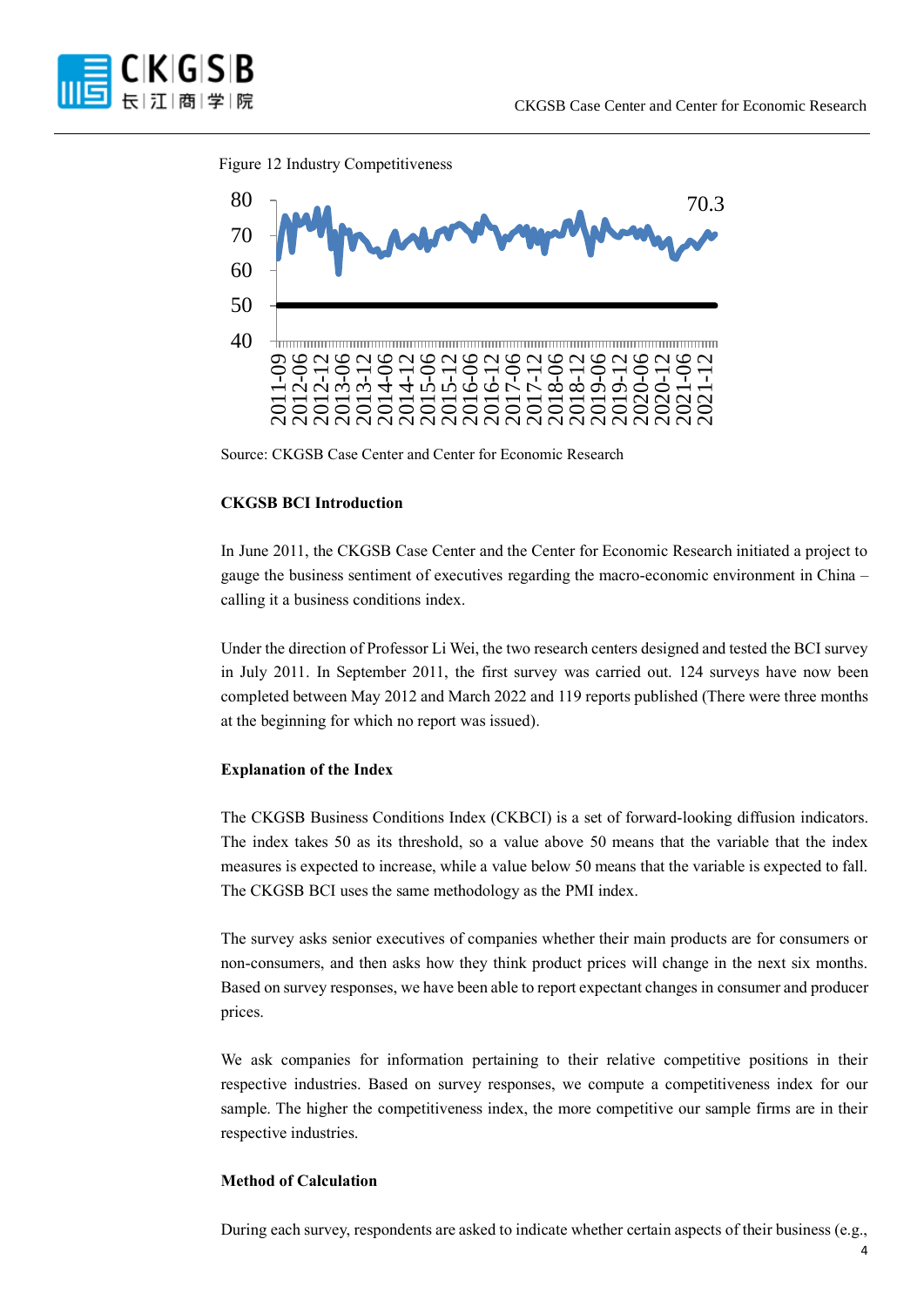sales) are expected to increase, remain unchanged, or decrease over the forthcoming six months as compared to the same time period last year. The diffusion index is calculated by summing the percentage of "increase" responses and half of the "remain unchanged" responses.

Of all the indices measured for the CKGSB BCI, the overall business conditions index is an aggregate index, which has been calculated, since December 2012, by averaging its four constituent indices of sales, profit, financing environment and inventory. The aggregate BCI index before December 2012 used a different composition of constituent indices, and is therefore not directly comparable to the current BCI index.

#### **About Cheung Kong Graduate School of Business**

#### *Education for a New Era of Global Business*

Established in Beijing in November 2002 with generous support from the Li Ka Shing Foundation, CKGSB is China's leading non-profit, independent educational institution. The school offers innovative English MBA, Chinese MBA, Executive MBA and Executive Education programs. In addition to its campus in the center of Beijing, it has teaching sites in Shanghai and Shenzhen and representative offices in Hong Kong, London and New York.

#### *Thought Leaders on Business in China*

CKGSB faculty, through their on-the-ground research and close relationships with leading domestic executives, provide global thought leadership on both the theory and the practical reality of real-life business in China. They consistently generate important insights into areas that are poorly understood outside of China, such as the globalization strategies of Chinese companies and competition and collaboration among state-owned enterprises, private businesses and multinationals.

#### *World-Class Faculty with a Global Perspective*

CKGSB is the only business school in China with the reputation and resources to attract faculty from top business schools such as Wharton, Stanford, NYU and INSEAD. The majority of CKGSB faculty members were born and raised in China before leaving to study and teach abroad. Their bicultural backgrounds have endowed them with a valuable capacity to interpret global business in the context of both China and the West.

#### **The Research Team**

**Li Wei** - Director, CKGSB Case Center and Center for Economic Research; CKGSB Economics Professor; Associate Dean for MBA, +86 10 8518 8858 ext. 3235 wli@ckgsb.edu.cn **Gu Chongqing** - Senior Researcher, CKGSB Case Center and Center for Economic Research +86 216269667[7 cqgu@ckgsb.edu.cn](mailto:cqgu@ckgsb.edu.cn)

**Mengqiu Zhao** – Research Assistant, CKGSB Case Center and Center for Economic Research +86 10 85378477 [cc-pt@ckgsb.edu.cn](mailto:cc-pt@ckgsb.edu.cn)

#### **Disclaimer**

This report is based on public information and field research carried out by CKGSB Case Center and CKGSB Center for Economic Research. Sources of these data are deemed reliable, but the two